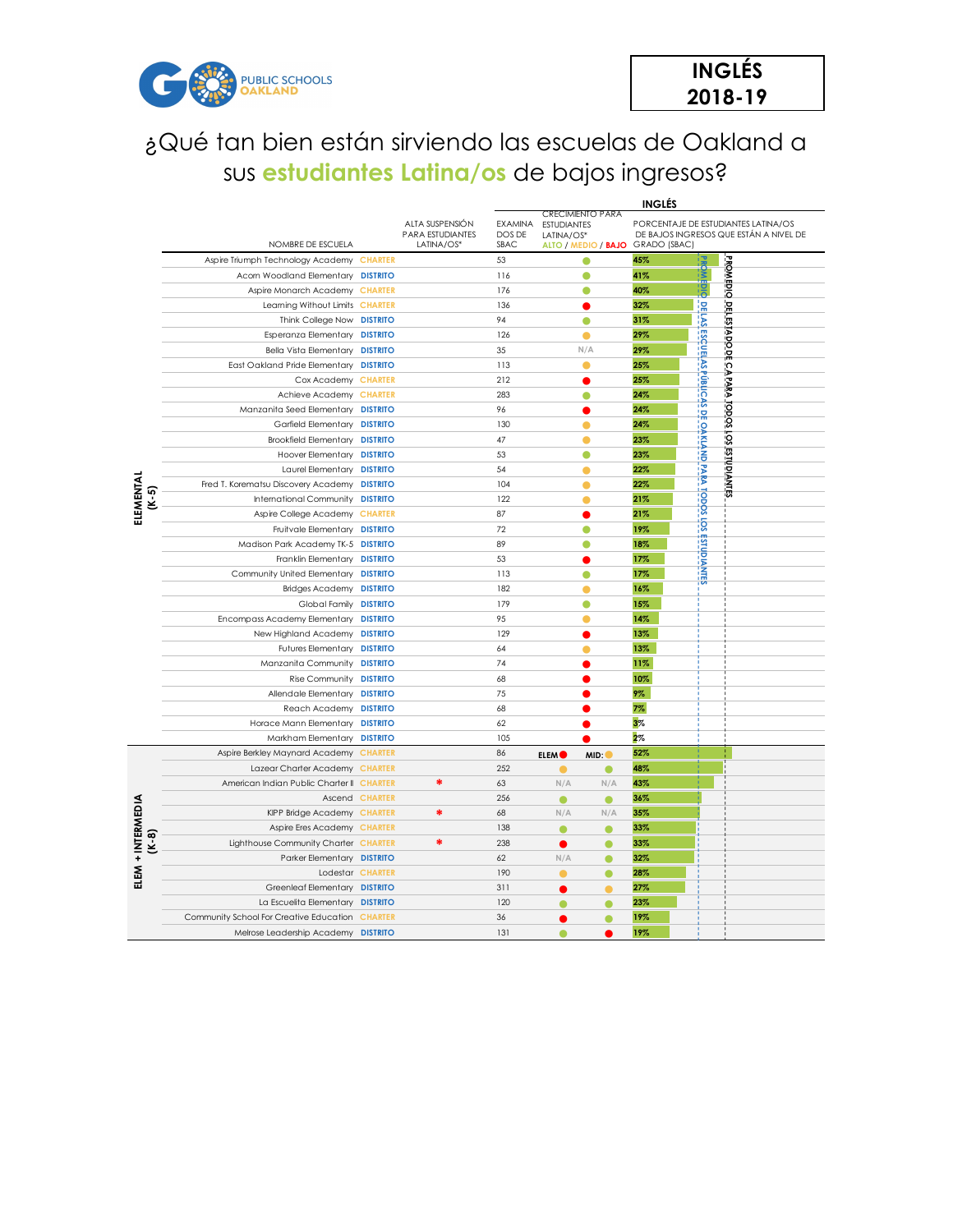

#### ¿Qué tan bien están sirviendo las escuelas de Oakland a sus **estudiantes Latina/os** de bajos ingresos?

|                                             |                                                   |                 |                                                   |                                  |                                  |                                                             | <b>INGLÉS</b>                                                                 |                                                              |                                                            |  |  |
|---------------------------------------------|---------------------------------------------------|-----------------|---------------------------------------------------|----------------------------------|----------------------------------|-------------------------------------------------------------|-------------------------------------------------------------------------------|--------------------------------------------------------------|------------------------------------------------------------|--|--|
|                                             | NOMBRE DE ESCUELA                                 |                 | ALTA SUSPENSIÓN<br>PARA ESTUDIANTES<br>LATINA/OS* | EXAMINA<br>DOS DE<br><b>SBAC</b> | <b>ESTUDIANTES</b><br>LATINA/OS* | <b>CRECIMIENTO PARA</b><br>ALTO / MEDIO / BAJO GRADO (SBAC) | PORCENTAJE DE ESTUDIANTES LATINA/OS<br>DE BAJOS INGRESOS QUE ESTÁN A NIVEL DE |                                                              |                                                            |  |  |
|                                             | Downtown Charter Academy CHARTER                  |                 |                                                   | 41                               |                                  | N/A                                                         | 44%                                                                           |                                                              |                                                            |  |  |
|                                             | Oakland Charter Academy CHARTER                   |                 |                                                   | 184                              |                                  | N/A                                                         | 39%                                                                           |                                                              |                                                            |  |  |
|                                             | Claremont Middle DISTRITO                         |                 |                                                   | 35                               |                                  | $\bullet$                                                   | 34%                                                                           |                                                              |                                                            |  |  |
|                                             | Urban Promise Academy DISTRITO                    |                 |                                                   | 304                              |                                  | $\bullet$                                                   | 33%                                                                           |                                                              |                                                            |  |  |
|                                             | <b>Epic Charter CHARTER</b>                       |                 |                                                   | 223                              |                                  | $\bullet$                                                   | 31%                                                                           |                                                              |                                                            |  |  |
|                                             | Edna Brewer Middle DISTRITO                       |                 |                                                   | 104                              |                                  | О                                                           | 30%                                                                           |                                                              |                                                            |  |  |
|                                             | Oakland Unity Middle CHARTER                      |                 | *                                                 | 122                              |                                  | N/A                                                         | 28%                                                                           |                                                              |                                                            |  |  |
|                                             | Roosevelt Middle DISTRITO                         |                 |                                                   | 175                              |                                  |                                                             | 23%                                                                           |                                                              |                                                            |  |  |
| $(6-8)$                                     | West Oakland Middle <b>DISTRITO</b>               |                 | ₩                                                 | 30                               |                                  | ●                                                           | 23%                                                                           |                                                              |                                                            |  |  |
| <b>INTERMEDIA</b>                           | Montera Middle <b>DISTRITO</b>                    |                 |                                                   | 111                              |                                  |                                                             | 23%                                                                           |                                                              |                                                            |  |  |
|                                             | Alliance Academy                                  | <b>DISTRITO</b> |                                                   | 192                              |                                  | ٠                                                           | 19%                                                                           |                                                              |                                                            |  |  |
|                                             | United For Success Academy DISTRITO               |                 |                                                   | 236                              |                                  |                                                             | 15%                                                                           |                                                              |                                                            |  |  |
|                                             | Elmhurst Community Prep                           | <b>DISTRITO</b> |                                                   | 223                              |                                  | Ο                                                           | 15%                                                                           |                                                              |                                                            |  |  |
|                                             | Frick Middle DISTRITO                             |                 |                                                   | 107                              |                                  |                                                             | 12%                                                                           |                                                              |                                                            |  |  |
|                                             | <b>Bret Harte Middle DISTRITO</b>                 |                 |                                                   | 127                              |                                  |                                                             | 9%                                                                            |                                                              | <b>PROMEDIQ DELESTAQODE CARA POROS LODOS LOS ESTUDAMES</b> |  |  |
|                                             | Roots International Academy DISTRITO              |                 |                                                   | 83                               |                                  |                                                             | 8%                                                                            |                                                              |                                                            |  |  |
|                                             | Oakland SOL (School Of Language)                  | <b>DISTRITO</b> |                                                   | 42                               |                                  |                                                             | 7%                                                                            | <b>MEDIO DELA ESCUELAS PÚBLICAS PARA TODOS LOS ESTUDIANT</b> |                                                            |  |  |
|                                             | Westlake Middle DISTRITO                          |                 | ∗                                                 | 74                               |                                  |                                                             | 7%                                                                            |                                                              |                                                            |  |  |
|                                             | Aspire Golden State College Prep Academy CHARTER  |                 | *                                                 | 266                              | MID: O                           | HIGH:                                                       | 38%                                                                           | š                                                            |                                                            |  |  |
|                                             | Aspire Lionel Wilson College Prep Academy CHARTER |                 | ₩                                                 | 253                              |                                  |                                                             | 38%                                                                           | <b>E OAKLAND</b>                                             |                                                            |  |  |
| <b>INTERMEDIA +</b><br>SECUNDARIA<br>(6-12) | Coliseum College Prep Academy DISTRITO            |                 |                                                   | 208                              |                                  |                                                             | 35%                                                                           |                                                              |                                                            |  |  |
|                                             | Life Academy DISTRITO                             |                 |                                                   | 207                              | $\bullet$                        | O                                                           | 25%                                                                           |                                                              |                                                            |  |  |
|                                             | Madison Park Academy 6-12 DISTRITO                |                 | ₩                                                 | 313                              | $\bullet$                        |                                                             | 24%                                                                           |                                                              |                                                            |  |  |
|                                             | Bay Area Technology CHARTER                       |                 | ₩                                                 | 61                               | N/A                              | N/A                                                         | 23%                                                                           |                                                              |                                                            |  |  |
|                                             | Oakland Military Institute CHARTER                |                 | ₩                                                 | 202                              |                                  | N/A                                                         | 20%                                                                           |                                                              |                                                            |  |  |
|                                             | Oakland Unity High CHARTER                        |                 |                                                   | 72                               |                                  | N/A                                                         | 75%                                                                           |                                                              |                                                            |  |  |
|                                             | Arise High CHARTER                                |                 |                                                   | 54                               |                                  | $\bullet$                                                   | 65%                                                                           |                                                              |                                                            |  |  |
|                                             | Oakland Charter High CHARTER                      |                 |                                                   | 50                               |                                  | N/A                                                         | 50%                                                                           |                                                              |                                                            |  |  |
|                                             | LPS Oakland R & D Campus CHARTER                  |                 |                                                   | 84                               |                                  | N/A                                                         | 46%                                                                           |                                                              |                                                            |  |  |
|                                             | Envision Academy For Arts & Technology CHARTER    |                 |                                                   | 39                               |                                  | N/A                                                         | 41%                                                                           |                                                              |                                                            |  |  |
| <b>SECUNDARIA</b><br>$(9 - 12)$             | Lighthouse Community Charter High                 | <b>CHARTER</b>  | *                                                 | 52                               |                                  |                                                             | 40%                                                                           |                                                              |                                                            |  |  |
|                                             | Oakland Technical High DISTRITO                   |                 |                                                   | 35                               |                                  |                                                             | 37%                                                                           |                                                              |                                                            |  |  |
|                                             | Skyline High                                      | <b>DISTRITO</b> |                                                   | 100                              |                                  |                                                             | 27%                                                                           |                                                              |                                                            |  |  |
|                                             | Oakland High DISTRITO                             |                 |                                                   | 127                              |                                  |                                                             | 22%                                                                           |                                                              |                                                            |  |  |
|                                             | Fremont High DISTRITO                             |                 |                                                   | 106                              |                                  | О                                                           | 14%                                                                           |                                                              |                                                            |  |  |
|                                             | Castlemont High DISTRITO                          |                 |                                                   | 84                               |                                  |                                                             | 13%                                                                           |                                                              |                                                            |  |  |
|                                             | Oakland International High DISTRITO               |                 |                                                   | 58                               |                                  | N/A                                                         | 0%                                                                            |                                                              |                                                            |  |  |

**Fuente:** Departamento de Educación de California. Evaluación de California 2018-2018 del rendimiento del estudiante y los resultados de la prueba de progreso

**Notas**: Solo se incluyen las escuelas con más de 30 estudiantes Latina/os de bajos ingresos.

La columna ALTASUSPENSIÓN PARA ESTUDIANTES LATINA/OS se basa en el Tablero de la escuelas de California. Las escuelas con estrellas rojas a) recibieron una calificación roja para los estudiantes Latina/os en el indicador de suspensión o b) están en la categoría de estado "muy alto" para los estudiantes Latina/os en el indicador de suspensión.

La columna CRECIMIENTO PARA ESTUDIANTES LATINA/OS se basa en el Índice de Crecimiento CORE. Las escuelas de alto crecimiento tienen un índice de 70 o más; Las escuelas de bajo crecimiento tienen un índice de 30 o menos. N / A significa que la escuela no tenía suficientes estudiantes para informar o que la escuela no informó datos con CORE.

\* La medida incluye a todos los estudiantes Latina/os, no solo a los estudiantes Latina/os de bajos ingresos.

**www.gopublicschoolsoakland.org**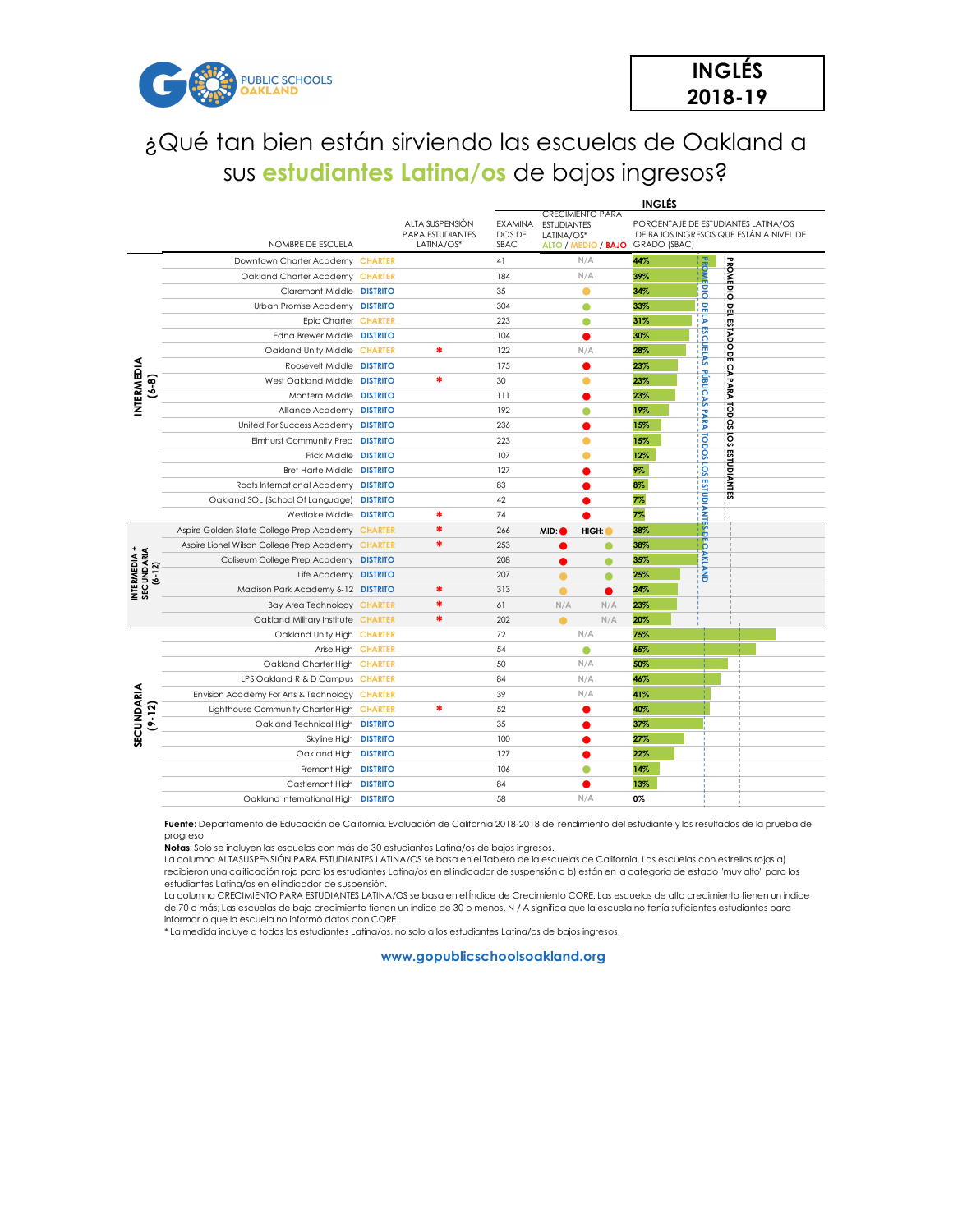

# ¿Qué tan bien están sirviendo las escuelas de Oakland a sus **estudiantes Latina/os** de bajos ingresos?

|                              |                                                 |                                | <b>MATEMÁTICAS</b> |                                                      |                                        |                              |  |  |  |
|------------------------------|-------------------------------------------------|--------------------------------|--------------------|------------------------------------------------------|----------------------------------------|------------------------------|--|--|--|
|                              |                                                 | ALTA SUSPENSIÓN                | EXAMINA            | <b><i>CRECIMIENTO PARA</i></b><br><b>ESTUDIANTES</b> | PORCENTAJE DE ESTUDIANTES LATINA/OS    |                              |  |  |  |
|                              | NOMBRE DE ESCUELA                               | PARA ESTUDIANTES<br>LATINA/OS* | DOS DE<br>SBAC     | LATINA/OS*<br>ALTO / MEDIO / BAJO GRADO (SBAC)       | DE BAJOS INGRESOS QUE ESTÁN A NIVEL DE |                              |  |  |  |
|                              | Aspire Monarch Academy                          | <b>CHARTER</b>                 | 176                | 0                                                    | 47%                                    |                              |  |  |  |
|                              | Aspire Triumph Technology Academy               | <b>CHARTER</b>                 | 54                 | $\bullet$                                            | 41%                                    | <b>PROMEDIO</b><br>PROMEDIO  |  |  |  |
|                              | Acorn Woodland Elementary DISTRITO              |                                | 118                | $\bullet$                                            | 41%                                    |                              |  |  |  |
|                              | Esperanza Elementary                            | <b>DISTRITO</b>                | 131                | $\bullet$                                            | 34%                                    |                              |  |  |  |
|                              | Learning Without Limits                         | <b>CHARTER</b>                 | 134                | О                                                    | 34%                                    | <u>DELESTADO DE</u><br>DELAS |  |  |  |
|                              | Achieve Academy                                 | <b>CHARTER</b>                 | 294                | $\bullet$                                            | 30%                                    |                              |  |  |  |
|                              | Garfield Elementary                             | <b>DISTRITO</b>                | 136                | $\bullet$                                            | 28%                                    |                              |  |  |  |
|                              | Think College Now                               | <b>DISTRITO</b>                | 95                 | $\bullet$                                            | ESCUELASPÚBLIC<br>27%                  |                              |  |  |  |
|                              | Aspire College Academy                          | <b>CHARTER</b>                 | 87                 | ●                                                    | 25%                                    | <b>CAPARA</b>                |  |  |  |
|                              | Manzanita Seed Elementary                       | <b>DISTRITO</b>                | 99                 | О                                                    | 25%                                    |                              |  |  |  |
|                              | <b>Bella Vista Elementary</b>                   | <b>DISTRITO</b>                | 35                 | N/A                                                  | 23%                                    | <b>Lopps</b>                 |  |  |  |
|                              | Fred T. Korematsu Discovery Academy             | <b>DISTRITO</b>                | 106                | $\bullet$                                            | 23%                                    |                              |  |  |  |
|                              | <b>Brookfield Elementary</b>                    | <b>DISTRITO</b>                | 49                 | $\bullet$                                            | <b>AS DE OAKLAND PARA</b><br>22%       | LOS ESTUDIANTES              |  |  |  |
|                              | International Community                         | <b>DISTRITO</b>                | 126                | ●                                                    | 20%                                    |                              |  |  |  |
|                              | Cox Academy                                     | <b>CHARTER</b>                 | 218                | 0                                                    | 17%                                    |                              |  |  |  |
|                              | Madison Park Academy TK-5                       | <b>DISTRITO</b>                | 89                 | $\bullet$                                            | 17%                                    |                              |  |  |  |
| $(\kappa - 5)$               | <b>Bridges Academy</b>                          | <b>DISTRITO</b>                | 185                | $\bullet$                                            | $\frac{1}{9}$<br>17%                   |                              |  |  |  |
| ELEMENTAL                    | Laurel Elementary DISTRITO                      |                                | 54                 | $\bullet$                                            | $\overline{8}$<br>17%                  |                              |  |  |  |
|                              | Hoover Elementary                               | <b>DISTRITO</b>                | 56                 | $\bullet$                                            | ios<br>16%                             |                              |  |  |  |
|                              | Encompass Academy Elementary                    | <b>DISTRITO</b>                | 96                 |                                                      | 15%                                    | ESTUDIANTES                  |  |  |  |
|                              | East Oakland Pride Elementary                   | <b>DISTRITO</b>                | 113                |                                                      | 14%                                    |                              |  |  |  |
|                              | Reach Academy DISTRITO                          |                                | 69                 |                                                      | 13%                                    |                              |  |  |  |
|                              | Allendale Elementary                            | <b>DISTRITO</b>                | 76                 |                                                      | 12%                                    |                              |  |  |  |
|                              | Fruitvale Elementary DISTRITO                   |                                | 72                 | $\bullet$                                            | 11%                                    |                              |  |  |  |
|                              | Franklin Elementary DISTRITO                    |                                | 56                 | c                                                    | 11%                                    |                              |  |  |  |
|                              | Global Family                                   | <b>DISTRITO</b>                | 180                | $\bullet$                                            | 11%                                    |                              |  |  |  |
|                              | New Highland Academy                            | <b>DISTRITO</b>                | 133                | $\bullet$                                            | 10%                                    |                              |  |  |  |
|                              | Community United Elementary                     | <b>DISTRITO</b>                | 113                | $\bullet$                                            | 9%                                     |                              |  |  |  |
|                              | Rise Community <b>DISTRITO</b>                  |                                | 69                 | $\bullet$                                            | 7%                                     |                              |  |  |  |
|                              | Manzanita Community                             | <b>DISTRITO</b>                | 73                 |                                                      | 7%                                     |                              |  |  |  |
|                              | Futures Elementary DISTRITO                     |                                | 65                 | $\bullet$                                            | 6%                                     |                              |  |  |  |
|                              | Markham Elementary                              | <b>DISTRITO</b>                | 111                | Ο                                                    | 2%                                     |                              |  |  |  |
|                              | Horace Mann Elementary                          | <b>DISTRITO</b>                | 67                 | ●                                                    | 1%                                     |                              |  |  |  |
|                              | American Indian Public Charter II               | *<br><b>CHARTER</b>            | 63                 | ELEM N/A<br>MID: N/A                                 | 52%                                    |                              |  |  |  |
|                              | Aspire Berkley Maynard Academy                  | <b>CHARTER</b>                 | 86                 | $\bullet$                                            | 42%                                    |                              |  |  |  |
|                              | Lazear Charter Academy                          | <b>CHARTER</b>                 | 253                | $\bullet$<br>$\bullet$                               | 34%                                    |                              |  |  |  |
|                              | Ascend                                          | <b>CHARTER</b>                 | 256                | $\bullet$<br>$\bullet$                               | 33%                                    |                              |  |  |  |
| ELEM + INTERMEDIA<br>$(K-8)$ | Lighthouse Community Charter                    | ∗<br><b>CHARTER</b>            | 238                | $\bullet$<br>$\bullet$                               | 32%                                    |                              |  |  |  |
|                              | KIPP Bridge Academy                             | ∗<br><b>CHARTER</b>            | 70                 | N/A<br>N/A                                           | 26%                                    |                              |  |  |  |
|                              | Lodestar CHARTER                                |                                | 190                | $\bullet$<br>$\bullet$                               | 21%                                    |                              |  |  |  |
|                              | Aspire Eres Academy CHARTER                     |                                | 138                | $\bullet$<br>$\bullet$                               | 21%                                    |                              |  |  |  |
|                              | La Escuelita Elementary DISTRITO                |                                | 119                | $\bullet$                                            | 19%                                    |                              |  |  |  |
|                              | Greenleaf Elementary DISTRITO                   |                                | 314                | $\bullet$                                            | 19%                                    |                              |  |  |  |
|                              | Community School For Creative Education CHARTER |                                | 38                 |                                                      | 18%                                    |                              |  |  |  |
|                              | Parker Elementary DISTRITO                      |                                | 61                 | N/A                                                  | 16%                                    |                              |  |  |  |
|                              | Melrose Leadership Academy                      | <b>DISTRITO</b>                | 142                | Ô                                                    | 10%                                    |                              |  |  |  |